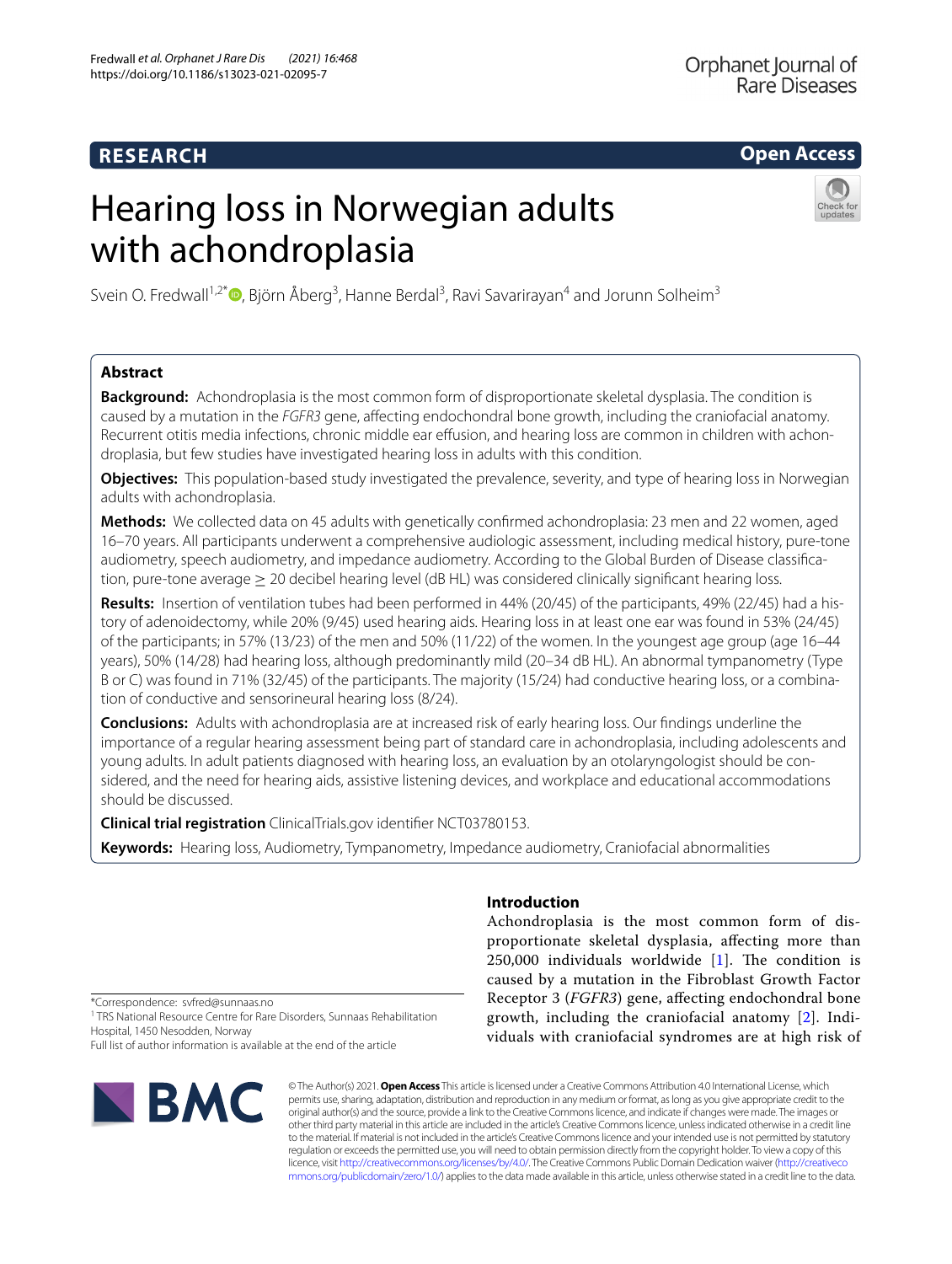middle ear disease and hearing loss [[3–](#page-6-2)[5](#page-6-3)]. In achondroplasia, midface hypoplasia, short Eustachian tubes, small pharynx, and the relative enlargement of tonsils and/or adenoids, are predisposing factors for recurrent upper airway infections and chronic middle ear efusion [[3](#page-6-2), [6–](#page-6-4)[9\]](#page-6-5). Prior studies on children with achondroplasia have reported that up to 70% have experienced acute or recurrent otitis media [[9–](#page-6-5)[11\]](#page-6-6), giving increased risk of persistent middle ear disease and permanent hearing loss [[5](#page-6-3), [12\]](#page-6-7). Hearing loss has been reported in 50–70% of children with achondroplasia [[6,](#page-6-4) [7,](#page-6-8) [9](#page-6-5), [13](#page-6-9)]. However, few studies have investigated hearing loss in adults with this condition, and no population-based studies exists [[6](#page-6-4), [14](#page-6-10)].

Tunkel et al. reported that 55% out of 28 adults with achondroplasia screened at a patient support meeting failed hearing screening in one or both ears, and 39% had abnormal tympanometry [[13\]](#page-6-9). Hunter et al. reported that 38% of the adult study population ( $n = 43$ ) had hearing loss, but audiograms were not available in all [[9](#page-6-5)]. Glass et al. conducted pure-tone audiometry and tympanometry in 28 adults with achondroplasia [[15\]](#page-6-11). Hearing loss was found in 61% of the participants, of whom the majority had conductive hearing loss, and 51% had an abnormal middle ear function [\[15](#page-6-11)].

According to the Global Burden of Disease Study 2019, hearing loss was the third largest cause of disability worldwide, with an overall global prevalence of 19% [\[16](#page-6-12)]. In Europe, the overall prevalence was 14%. The hearing loss was largely caused by ageing, and 62% of those with impaired hearing were older than 50 years [\[16\]](#page-6-12). In the large population-based Norwegian HUNT4 Hearing study ( $n = 28,339$ ), conducted between 2017 and 2019, 3% in the age group 20–44 years had hearing loss, 15% in the age group 45–64 years, and 64% in the age group over 64 years [\[17\]](#page-6-13). In children, hearing loss can cause speech delay and learning problems, and educational attainments might be compromised [\[5](#page-6-3), [18](#page-6-14)[–20](#page-6-15)]. In adults, hearing loss impairs communication, and may cause social isolation, withdrawal from society, reduced employment opportunities, limitations in activity, and reduced quality of life [\[16,](#page-6-12) [18](#page-6-14), [20–](#page-6-15)[22](#page-6-16)].

Currently, there are no widely accepted recommendations for hearing assessment in adolescents or adults with achondroplasia. In the recently revised recommendations on Health Supervision for People with Achondroplasia (2020), provided by the American Academy of Pediatrics, the recommendation of a formal routine hearing assessment in children, ideally on an annual basis, has been extended to also include adolescents and adults [\[23](#page-6-17)]. Other guidelines recommend a routine assessment of hearing in early childhood at the time of diagnosis and at age 5 years, and further assessment if there is a speech delay, suspicion of hearing difficulties, or signs or symptoms of middle ear disease [\[10](#page-6-18), [12\]](#page-6-7).

In the present study, we conducted a comprehensive audiologic assessment to investigate the prevalence, severity, and type of hearing loss in Norwegian adults with achondroplasia.

#### **Methods**

#### **Study design and population**

This cross-sectional study was part of The Norwegian Adult Achondroplasia Study, a population-based study conducted between 2017 and 2019 on communitydwelling, Caucasian adults, aged 16 years or older, living in Norway [\[24](#page-6-19)]. Details of the recruitment process, and inclusion and exclusion criteria in The Norwegian Adult Achondroplasia Study, have been described elsewhere [[24\]](#page-6-19).

#### **Data collection and clinical measurements**

A medical history was obtained in a face-to-face interview, including history of otitis media, upper airway infections, prior upper airway surgery, prior diagnosis of impaired hearing, and the use of hearing aids. Participants were also asked whether they received any regular follow-up for hearing loss. Demographic and anthropometric data were collected from The Norwegian Adult Achondroplasia Study [[24\]](#page-6-19). All hearing measurements were conducted at the hearing central at Lovisenberg Diaconal Hospital by an experienced audiologist (JS). The measurements were performed under standardized conditions, in accordance with current international reference standards, and included pure-tone audiometry, speech audiometry, and impedance audiometry. Before the tests, all participants underwent an otomicroscopic examination with photo documentation by an otolaryngologist (HB) or an otosurgeon (BÅ). An OTOsuite audiometer (by OTOmetrics AS) was used for hearing tests. Titan Imp 440 (by Interacoustics AS) was used for impedance audiometry.

#### *Pure‑tone audiometry*

Air- and bone-conducted pure-tone thresholds were obtained to measure hearing sensitivity, and provide diagnostic information regarding severity, type and confguration of hearing loss. Pure-tone thresholds were measured separately for the left and right ear and in accordance with the International Organization for Standardization (ISO 8253-1:1989). Pure tones for the frequencies 0.25, 0.5, 1, 2, 3, 4, 6 and 8 kHz were obtained for the air conduction test, and the frequencies 0.25, 0.5, 1, 2, 3 and 4 kHz for the bone conduction test. *Better ear* refers to the subject's better ear when comparing the pure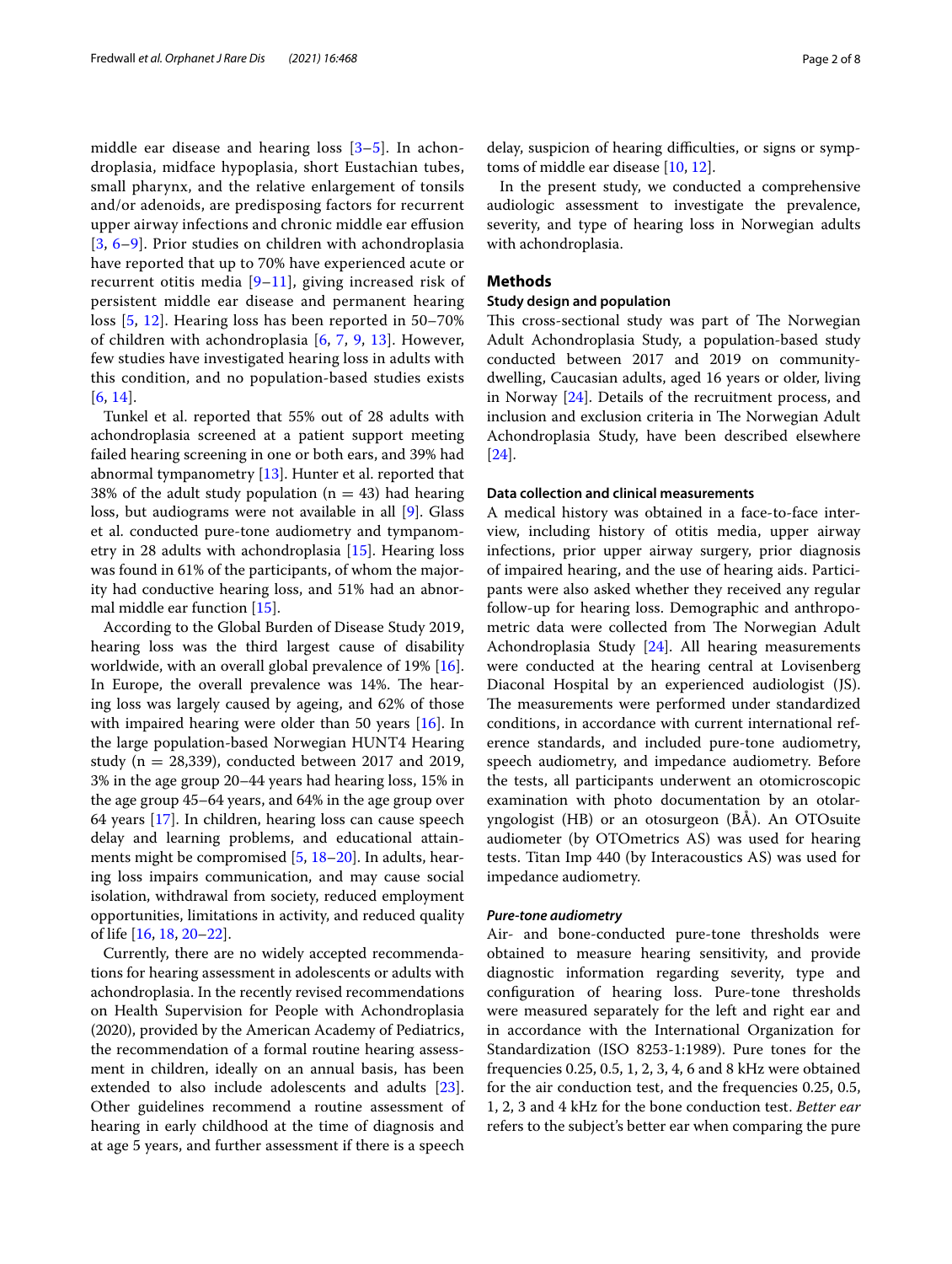tone average (PTA) of the frequencies 0.5, 1, 2 and 4 kHz of the left and the right ear (BE PTA4).

#### *Speech audiometry*

Speech audiometry was carried out to assess speech intelligibility and discrimination, and to crosscheck the results obtained by pure-tone audiometry. A Norwegian Speech Audiometry set ("HiST speech audiometry") was used for speech recognition measurement  $[25]$  $[25]$ . The test set consists of three-word utterances of the form numeral-adjective-noun. Speech audiometry was performed according to current reference standards (NS-EN ISO 8253-3/ISO 8253-3:1996).

#### *Impedance audiometry*

Impedance audiometry (tympanometry and stapedius reflex test) was conducted to determine the pressure in the middle ear, evaluate acoustic refex pathways and tension of the tympanic membrane. The test was also used to distinguish a conductive from a sensorineural hearing loss.

The tympanometry results were displayed as a graph showing compliance, gradient and pressure according to normative values, and was categorized as Type A (normal), Type B (fat, clearly abnormal) or Type C (signifcantly negative pressure in the middle ear, possible indicative of pathology) [[26\]](#page-6-21). For further statistical analyses, the tympanometry categories were dichotomized to normal (Type A) or abnormal (Types B or C).

Stapedius reflex test was measured both ipsilateral and contralateral. We measured the contraction and thresholds for activation of the stapedius in response to stimuli of 0.5, 1, 2, and 4 kHz, at intensities of 70–115 decibel (dB) sound pressure level. The outcome was dichoto-mized to normal or abnormal for one or both ears [[27](#page-6-22)].

#### **Type of hearing loss**

Type of hearing loss was categorized as (a) normal hearing/no hearing loss, (b) conductive hearing loss, (c) sensorineural hearing loss, or (d) mixed hearing loss. A conductive hearing loss was defned as air-bone gaps larger than  $\geq$ 15 dB at one frequency or  $\geq$ 10 dB at two frequencies [\[28](#page-6-23)]. A sensorineural hearing loss was defined as a hearing threshold  $\geq 20$  dB hearing level (dB HL), but with an air-bone gap <15 dB at one frequency or <10 dB at two frequencies. Mixed hearing loss was defned as a combination of conductive and sensorineural components.

#### **Hearing thresholds and severity of hearing loss**

Severity of hearing loss was defned according to the Global Burden of Disease classifcation: normal hearing:  $<$  20 dB HL; mild hearing loss: 20.0–34.9 dB HL;

moderate hearing loss: 35.0–49.9 dB HL; moderately severe hearing loss: 50.0–64.9 dB HL; severe hearing loss: 65.0–79.9 dB HL; profound hearing loss: 80–94.9 dB HL; complete or total hearing loss:  $\geq$  95 dB HL [[22,](#page-6-16) [29](#page-6-24)]. Disabling hearing loss was defined as  $\geq$  35 dB HL in the better ear (BE PTA4) [[18](#page-6-14), [30\]](#page-6-25).

#### **Statistical analyses**

Descriptive statistics are presented as frequencies (n) with percentages (%) for proportions, or means with standard deviation (SD) for continuous variables. Independent sample t-tests were used to compare diferences between continues variables. Continuity corrected chi-squared tests were used for comparing proportions (using the "prop. Test" R function). Confdence intervals for proportions was found using the Exact Binominal Test (applying the "binom.test" R function). Statistical significance was set to  $p < 0.05$  (two-sided). Statistical analyses was performed using the Statistical Package for Social Sciences (SPSS) version 26 (IBM Corp., Armonk, New York), and R version 3.6.1.

#### **Results**

#### **Study population and medical history**

Out of the 50 participants in The Norwegian Adult Achondroplasia Study, 45 were included in the present study: 23 men and 22 women. Those five not included were all visited in their homes due to impaired health [[24\]](#page-6-19), making standardized hearing measurements impossible. All participants had genetically confrmed achondroplasia [\[24\]](#page-6-19). Mean age was 38 years, with a range from 16 to 70 years, 73% (33/45) were single/lived alone, and 62% (28/45) were currently working or were students (Table [1\)](#page-3-0). Insertion of ventilation tubes had been performed in 44% (20/45) of the participants, 49% (22/45) had a history of adenoidectomy, while 20% (9/45) used hearing aids. Nine participants (20%) reported to have regular follow-up by an otolaryngologist. Except for height, there were no signifcant diferences in the characteristics between men and women with achondroplasia (Table [1\)](#page-3-0).

#### **Hearing loss in adults with achondroplasia**

Hearing loss ( $\geq 20$  dB HL) in at least one ear was found in 53% (24/45) of the participants: in 57% (13/23) of the men and 50% (11/22) of the women (diference 7%, 95% confidence interval  $-27$  to 40%, p=0.89). Unilateral hearing loss was found in 11% (5/45), while 42% (19/45) had bilateral hearing loss (Table [2\)](#page-3-1). The majority  $(18/24)$ had mild hearing loss (20–34 dB HL). In the youngest age group (age 16–44 years), 50% (14/28) had hearing loss, although predominantly mild. The speech audiometry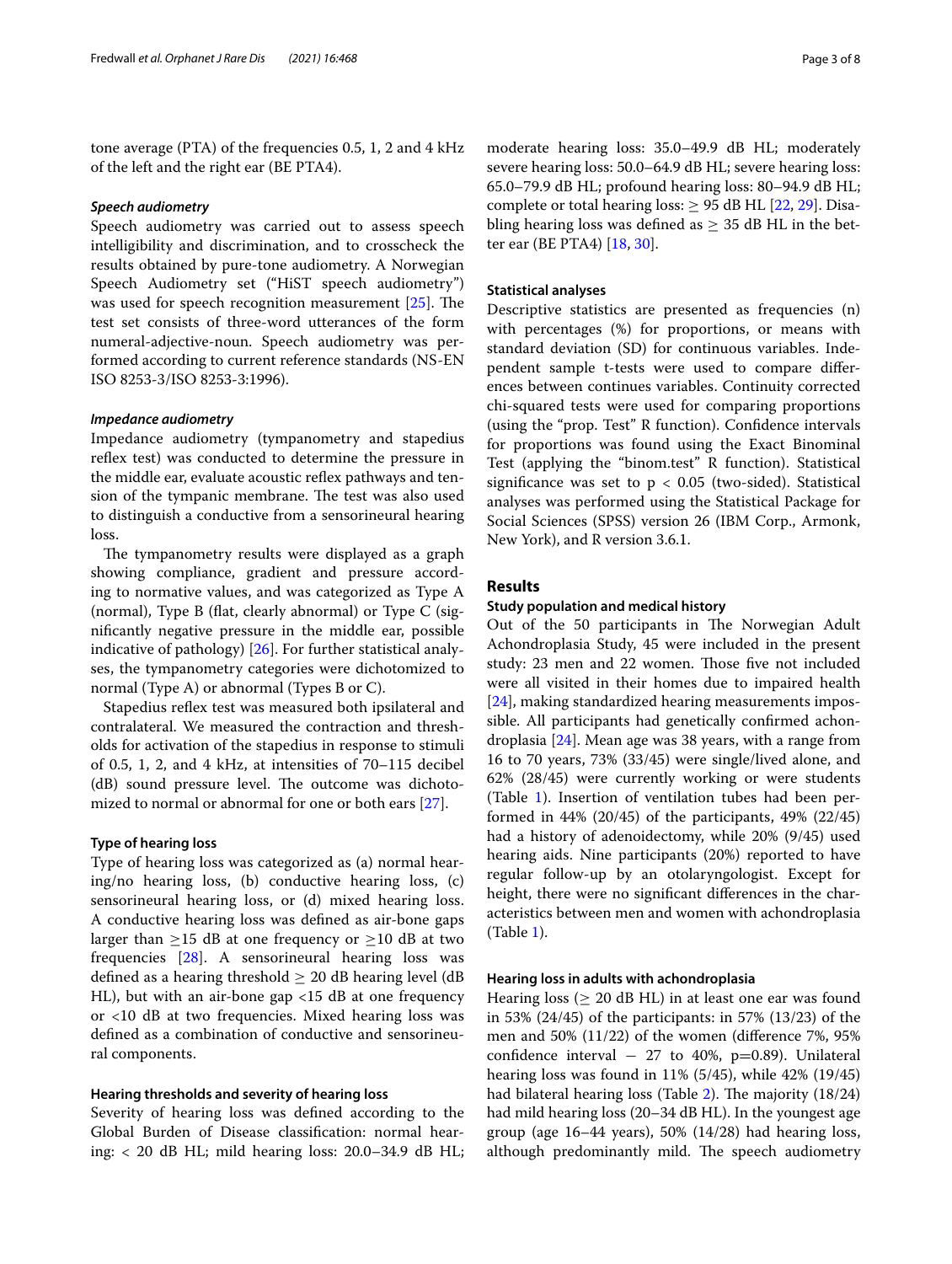| <b>Variables</b>             | All         | Men         | Women       | P value <sup>a</sup> |  |
|------------------------------|-------------|-------------|-------------|----------------------|--|
|                              | $(n = 45)$  | $(n = 23)$  | $(n = 22)$  |                      |  |
| Age, years, mean (SD)        | 37.7 (16.6) | 39.1 (17.6) | 36.2 (15.8) | 0.56                 |  |
| Height, cm, mean (SD)        | 133.1 (9.1) | 137.0(8.7)  | 129.1 (7.8) | 0.002                |  |
| <b>Variables</b>             | N(%)        | N(%)        | N(%)        |                      |  |
| Single/living alone          | 33(73)      | 17(74)      | 16(73)      | 1.0                  |  |
| Working b or student         | 28(62)      | 13(57)      | 15(68)      | 0.54                 |  |
| Medical history              |             |             |             |                      |  |
| Acute otitis in childhood    | 37 (82)     | 17(74)      | 20(91)      | 0.24                 |  |
| Acute otitis in adulthood    | 10(22)      | 5(22)       | 5(23)       | 1.0                  |  |
| History of ventilation tubes | 20(44)      | 11(48)      | 9(41)       | 0.77                 |  |
| Adenoidectomy                | 22(49)      | 12(52)      | 10(46)      | 0.77                 |  |
| Currently using hearing aid  | 9(20)       | 4(17)       | 5(23)       | 0.72                 |  |

#### <span id="page-3-0"></span>**Table 1** Characteristics of adult participants with achondroplasia

*SD* standard deviation

<sup>a</sup> Independent sample t test for continuous variables, and Fisher's exact test for proportions

 $^{\rm b}$  Working full time, or part time  $\geq$  50%

| Age groups, years                             | All        | $16 - 44y$ | $45 - 64y$ | > 64 y    |  |
|-----------------------------------------------|------------|------------|------------|-----------|--|
|                                               | $(N = 45)$ | $(n = 28)$ | $(n = 14)$ | $(n = 3)$ |  |
|                                               | N(% )      | N(% )      | N(% )      | N(% )     |  |
| Hearing loss in at least one ear <sup>a</sup> |            |            |            |           |  |
| Mild (20-34 dB)                               | 18 (40)    | 12(43)     | 6(43)      | 0(0)      |  |
| Disabling ( $\geq$ 35 dB)                     | 6(13)      | 2(7)       | 1(7)       | 3(100)    |  |
| Unilateral hearing loss <sup>a</sup>          |            |            |            |           |  |
| Mild (20-34 dB)                               | 3(7)       | 3(11)      | 0(0)       | (0)       |  |
| Disabling ( $\geq$ 35 dB)                     | 2(4)       | 2(8)       | 0(0)       | (0)       |  |
| Hearing loss in the better ear <sup>b</sup>   |            |            |            |           |  |
| Mild (20-34 dB)                               | 15(33)     | 9(32)      | 6(43)      | 0(0)      |  |
| Disabling ( $\geq$ 35 dB)                     | 4(9)       | 0(0)       | 1(7)       | 3(100)    |  |
| Abnormal tympanometry <sup>c</sup>            |            |            |            |           |  |
| Unilateral                                    | 8(18)      | 5(18)      | 3(21)      | 0(0)      |  |
| Bilateral                                     | 24 (53)    | 12(43)     | 9(64)      | 3(100)    |  |
| Abnormal stapedius reflex <sup>d</sup>        |            |            |            |           |  |
| Unilateral                                    | 5(11)      | 3(11)      | 2(14)      | 0(0)      |  |
| Bilateral                                     | 27(60)     | 16(57)     | 8(57)      | 3(100)    |  |
| Type of hearing loss                          |            |            |            |           |  |
| Conductive                                    | 15 (33)    | 12 (43)    | 3(21)      | 0(0)      |  |
| Sensorineural                                 | 1(2)       | 1(4)       | 0(0)       | 0(0)      |  |
| Mixed                                         | 8(18)      | 1(4)       | 4 (29)     | 3(100)    |  |

<span id="page-3-1"></span>

|        |  |  | <b>Table 2</b> Hearing loss in adults with achondroplasia, by age |  |
|--------|--|--|-------------------------------------------------------------------|--|
| groups |  |  |                                                                   |  |

*dB* decibel

<sup>a</sup> Based on PTA over 0.25, 0.5, 1, 2, 4, 6 and 8 kHz

<sup>b</sup> Based on PTA over 0.5, 1, 2 and 4 kHz (BE PTA4)

<sup>c</sup> Defined as Type B or C

<sup>d</sup> Absent or reduced contraction of the stapedius muscles

fndings were in accordance with the fndings assessed by pure-tone audiometry.

Hearing loss in the better ear (BE PTA4  $> 20$  dB HL) was found in 42% (19/45) of the participants: in 32% (9/28) of the youngest age group, and 50% (7/14) of those aged  $45-64$  year. The majority  $(15/19)$  had mild hearing loss, while four had disabling hearing loss (hearing threshold  $\geq$  35 dB HL).

#### **Impedance audiometry**

An abnormal tympanometry (Type B or C) in at least one ear was found in 71% (32/45) of the participants (Table [2\)](#page-3-1), of whom 18% (8/45) were unilateral. All with an abnormal tympanometry also had hearing loss. An abnormal stapedius reflex in at least one ear were found in 71% (32/45) of the participants, of whom 11% (5/45) were unilateral (Table [2](#page-3-1)).

#### **Type of hearing loss**

Of those with hearing loss, 63% (15/24) had a conductive hearing loss, 4% (1/24) had a sensorineural hearing loss, and 33% (8/24) had a mixed hearing loss (Table [2](#page-3-1)). One male participant had profound unilateral hearing loss (hearing threshold 84 dB HL) due to previous acute trauma to the ear. None of the participants reported prior occupational noise exposure.

#### **Discussion**

In this population-based study, over half of Norwegian adults with achondroplasia had hearing loss ( $\geq 20$ dB HL) in at least one ear, including half of the youngest age group (age 16–44 years). There was no considerable difference between men and women. The majority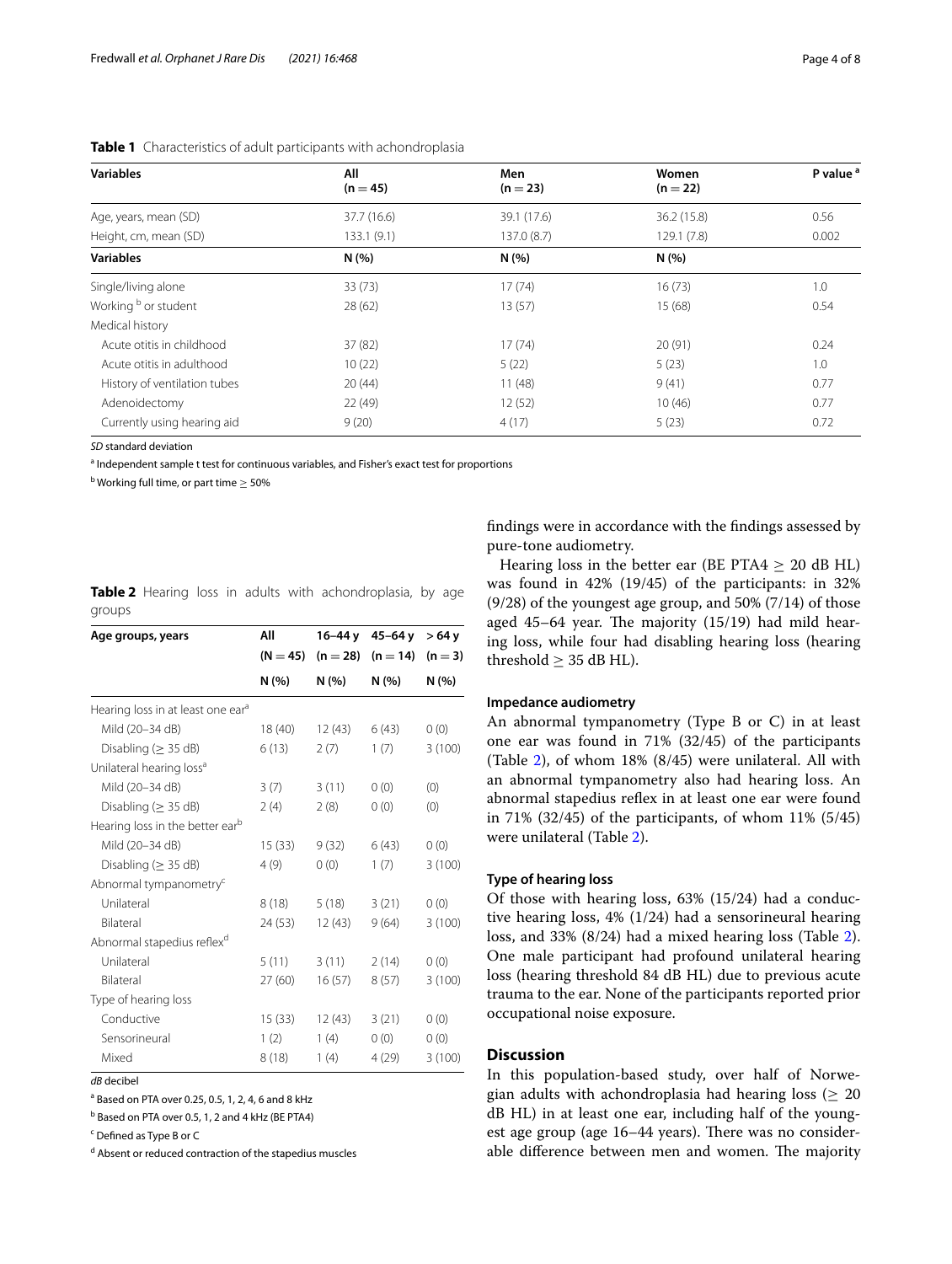



<span id="page-4-0"></span>had conductive hearing loss. An abnormal tympanogram (Type B or C) in at least one ear was found in over 70% of the participants.

To our knowledge, this is the largest clinical study to date investigating hearing loss in adults with achondroplasia and performed under standardized conditions. Our fndings are consistent with prior studies, having reported a prevalence of hearing loss of about 55–60% in adults with achondroplasia [\[13](#page-6-9), [15](#page-6-11)].

We compared our data to the Norwegian HUNT4 Hearing study, both based on BE PTA4  $[17]$  $[17]$ . The prevalence of hearing loss was considerably higher in the achondroplasia study population compared to HUNT4 across all age groups, and particularly in the youngest age group (Fig. [1\)](#page-4-0). In participants with achondroplasia aged 16–44 years, 32% had hearing loss, compared to 3% in the HUNT4 population (20–44 years). In the age group 45–64 years, 50% of the achondroplasia participants had hearing loss, compared to 15% in HUNT4. Only three achondroplasia participants were over 64 years, all with disabling hearing loss, compared to 18% with disabling hearing loss in this age group in the HUNT4 study [[17\]](#page-6-13).

Hearing loss may have a considerable negative impact on the ability to participate in social activities, and may cause social isolation and reduce educational attainments and employment opportunities [[16](#page-6-12), [18](#page-6-14), [31\]](#page-6-26). Even mild hearing loss can cause great difficulty in hearing and understanding another person talking in a noisy place, for instance on an urban street, or in a social setting with many people [\[16,](#page-6-12) [29\]](#page-6-24). Also those with a unilateral hearing loss may have difficulties in following or taking part in a conversation [[29](#page-6-24)].

More than 80% of our study participants reported having had at least one episode of acute otitis during childhood, and almost half had a history of adenoidectomy. These findings are consistent with a recent US study by Okenfuss et al., where 74% of the participants reported recurrent episodes ( $\geq$  3) of otitis media infection, and 40% had undergone adenoidectomy [\[11](#page-6-6)]. In a study by Ireland et al., 50% of the children had ventilation tubes inserted before the age of 3 years, consistent with 44% observed in our study [[32\]](#page-6-27).

The majority of those diagnosed with hearing loss in our study had conductive hearing loss, consistent with prior studies in achondroplasia [[7,](#page-6-8) [11](#page-6-6), [15](#page-6-11)]. Conductive hearing loss is commonly caused by middle ear efusion due to Eustachian tube dysfunction [\[5](#page-6-3), [20\]](#page-6-15), as was also reflected by the abnormal tympanometry (Type B or C) and stapedius reflex observed in over 70% of our study participants. Occupational noise exposure is another risk factor associated with hearing loss in adults [[20](#page-6-15)]. However, none of the study participants reported prior exposure to occupational noise, so this is unlikely to explain the high prevalence of hearing loss in our study population.

In average statured persons, hearing loss is usually more prevalent in men than in women, across all age groups [\[17](#page-6-13), [33\]](#page-6-28). In contrast, there was no considerably diference in hearing loss between men and women in our achondroplasia study population, likely because the abnormal craniofacial skull anatomy is present in both men and women with achondroplasia [\[3](#page-6-2), [7](#page-6-8)].

While over half of the participants in our study had hearing loss, only 20% were currently using hearing aids. This proportion is comparable to studies conducted on average stature populations  $[20, 31]$  $[20, 31]$  $[20, 31]$  $[20, 31]$  $[20, 31]$ . In the general population, low confdence in efectiveness, high costs, lack of comfort, social norms, or cosmetic appearance are possible causes reported for the low use of hearing aids  $[20, 34]$  $[20, 34]$  $[20, 34]$ . These causes are probably applicable to adults with achondroplasia as well. Impaired hearing might also get less attention in achondroplasia due to the high prevalence of other potential severe medical complications, as well as the daily challenges commonly experienced by persons with this condition [[10](#page-6-18), [11](#page-6-6), [24](#page-6-19), [35–](#page-6-30)[37](#page-6-31)].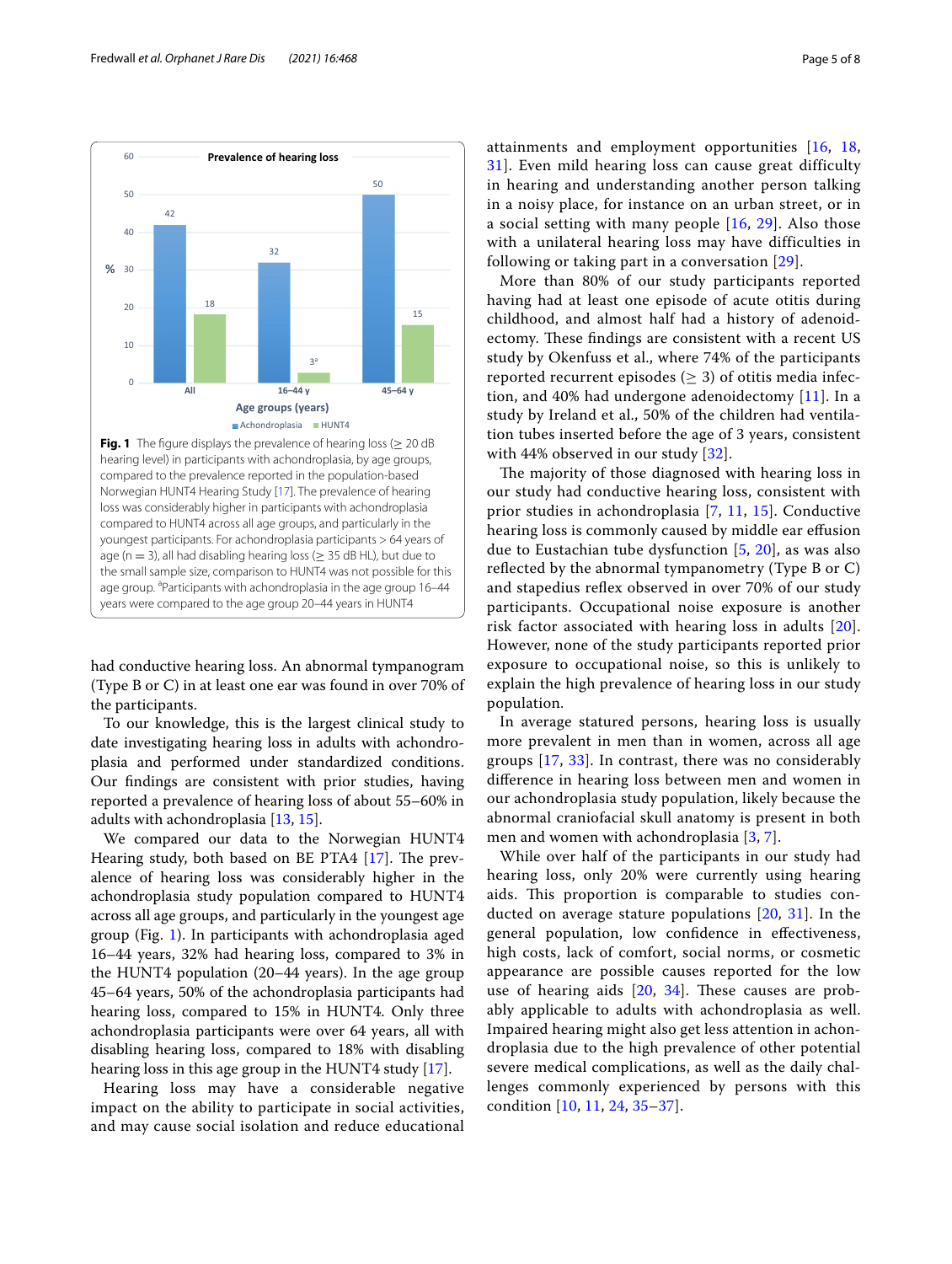#### **Clinical implications**

The present study demonstrated a high prevalence of hearing loss in adults with achondroplasia. Of particular notice was the high prevalence of hearing loss observed in young persons with achondroplasia, consistent with prior studies  $[7, 9, 11]$  $[7, 9, 11]$  $[7, 9, 11]$  $[7, 9, 11]$  $[7, 9, 11]$  $[7, 9, 11]$ . These findings highlight the importance of a regular hearing assessment and adequate management and follow-up of acute and chronic middle ear disease during childhood in achondroplasia  $[10, 12, 23]$  $[10, 12, 23]$  $[10, 12, 23]$  $[10, 12, 23]$  $[10, 12, 23]$  $[10, 12, 23]$  $[10, 12, 23]$ . This should also include a low threshold for referral to an otolaryngologist in cases of recurrent otitis media, speech delay, or suspicion of chronic otitis media, in order to treat properly, and decrease the risk of permanent hearing loss [[5,](#page-6-3) [12](#page-6-7), [23](#page-6-17), [38\]](#page-7-0).

Our fndings indicate that hearing loss might be underdiagnosed and undertreated in adults with achondroplasia, underlining the importance of a formal hearing assessment being conducted also in adolescents and young adults with this condition [\[23](#page-6-17)]. Further follow-up should be individualized, and with a low threshold for a subsequent hearing assessment if suspicion of impaired hearing is present.

Hearing loss may have a negative efect on work participation and educational achievements, and compensating strategies are strenuous and can cause tiredness [\[31](#page-6-26)]. In adult patients diagnosed with hearing loss, an evaluation by an otolaryngologist should be considered, and the need for hearing aids, assistive listening devices, and workplace and educational accommodations should be discussed. A variety of hearing aids and hearing assistive technology are available  $[20, 31, 34]$  $[20, 31, 34]$  $[20, 31, 34]$  $[20, 31, 34]$  $[20, 31, 34]$ . Also the acoustic environment and potential need for noise reducing measures should be considered, as well as fexibility regarding organizing the workday and tasks, how meetings and dialogues at work are organized, and the possibility of taking breaks when needed  $[31, 39]$  $[31, 39]$  $[31, 39]$  $[31, 39]$ . This also applies to students at college or university, to facilitate optimal educational outcomes [[40\]](#page-7-2).

#### **Strengths and limitations**

Strengths of this study are the population-based study sample, all having genetically confrmed achondroplasia, and a comprehensive audiologic assessment conducted in all participants. Other strengths are that all hearing assessments were conducted by an experienced investigator and in accordance with current international reference standards.

There are also limitations to this study. First, there were few participants in the oldest age group over 64 years of age. In the general population, hearing loss increases with age [[17](#page-6-13), [21](#page-6-32)]. As we probably have recruited a larger proportion of younger adults with achondroplasia in the present study, the overall prevalence rate of hearing loss in our study may be underestimated.

Second, the exact prevalence of achondroplasia within Norway is uncertain. We have estimated the population of adults (16 years or older) with achondroplasia in Norway to be between 66 and 101 adults [[24\]](#page-6-19). As this study included somewhat fewer participants, there is a risk of selection bias that could have afected the present outcomes. However, except for few participants in the oldest age group, there was an even distribution regarding gender, age, and geographical residence in the study population.

Finally, our study population consisted only of Caucasian participants, although this was not an inclusion criterion. Prevalence rates of hearing loss might be different in achondroplasia populations of other ethnicity, although the medical complication rates, including otitis media infections, seem to be relatively consistent across achondroplasia study populations of diferent geographical origin [[9](#page-6-5)[–11](#page-6-6), [41,](#page-7-3) [42](#page-7-4)].

#### **Conclusions**

This population-based study has demonstrated that adults with achondroplasia are at increased risk of early hearing loss, in contrast to the general population where hearing loss largely is caused by ageing. The high prevalence of early hearing loss underlines the importance of a regular hearing assessment being part of standard care in achondroplasia, including adolescents and young adults. In adult patients diagnosed with hearing loss, an evaluation by an otolaryngologist should be considered, and the need for hearing aids, assistive listening devices, and workplace and educational accommodations should be discussed. New precision therapies aimed at restoring normal endochondral ossifcation are now in fnal clinical development for children with achondroplasia [[2,](#page-6-1) [43](#page-7-5)], and it will be interesting to see if these therapies decrease the incidence of hearing loss in this population.

#### **Acknowledgements**

We would like to thank the Norwegian Restricted Growth Association for their collaboration and support in the project, and the Dam Foundation for funding the Norwegian Adult Achondroplasia Study. Most of all, thanks to all the participants for their time and efort in participating in the study.

#### **Authors' contributions**

SOF initiated and planned the study, was the principal investigator, project leader, did the statistical analysis, and wrote the draft manuscript together with JS. JS conducted all the hearing measurements, developed the SPSS database, and entered the data into SPSS. HB and BÅ participated in planning and conducting the study, including the clinical examination and photo documentation, and revised the fnal manuscript. RS contributed to the supervision, including writing and revision of the manuscript. The corresponding author confrms that all listed authors meet authorship criteria and that no others meeting the criteria have been omitted. SOF afrms the manuscript is an honest, accurate, and transparent account of the study being reported. All authors read and approved the fnal manuscript.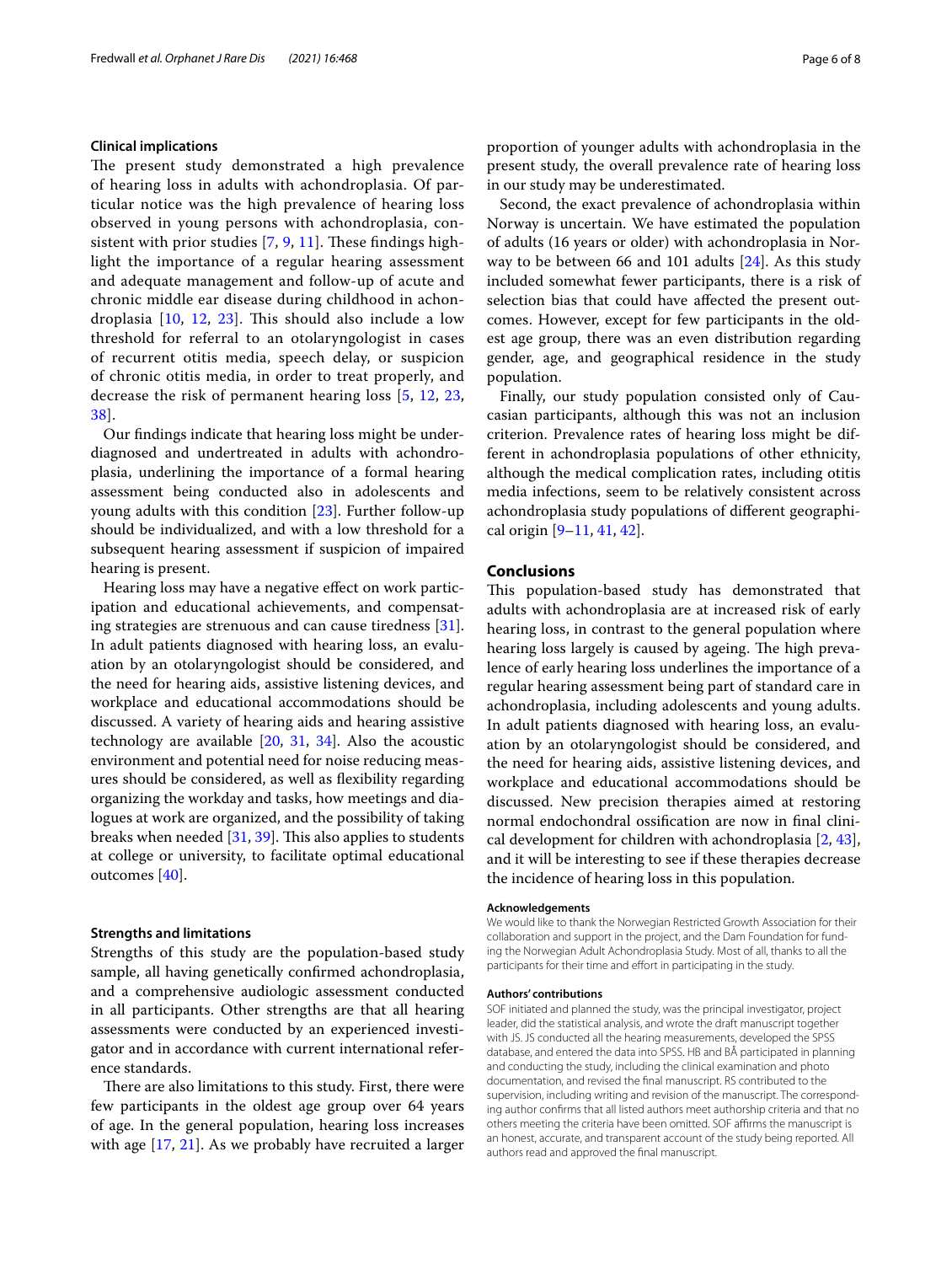#### **Funding**

This work was supported by the Dam Foundation (Project Number 2019/ FO249324), but the funding source had no part in planning of the study, data collection or reporting of the results.

#### **Availability of data and materials**

De-identifed individual participant data are available from the corresponding author on reasonable request.

#### **Declarations**

#### **Ethics approval and consent to participate**

The study was approved by the Regional Committee for Medical and Health Research Ethics (REK) South–East, Norway (approval number 2016/2271), and is registered on ClinicalTrials.gov (NCT03780153). The study was conducted in accordance with the Helsinki Declaration for medical research, and all participants gave their informed, written consent prior to participation.

#### **Consent for publication**

All authors read and approved the fnal manuscript.

#### **Competing interests**

The authors have completed the ICMJE form and declare that they have no competing interests.

#### **Author details**

<sup>1</sup>TRS National Resource Centre for Rare Disorders, Sunnaas Rehabilitation Hospital, 1450 Nesodden, Norway. <sup>2</sup> Faculty of Medicine, Institute of Clinical Medicine, University of Oslo, Oslo, Norway. <sup>3</sup> Department of Hearing, Lovisenberg Diaconal Hospital, Oslo, Norway. <sup>4</sup> Victorian Clinical Genetics Services, Murdoch Children's Research Institute, University of Melbourne, Parkville, Australia.

## Received: 31 August 2021 Accepted: 24 October 2021

#### **References**

- <span id="page-6-0"></span>1. Horton WA, Hall JG, Hecht JT. Achondroplasia. Lancet. 2007;370(9582):162–72.
- <span id="page-6-1"></span>2. Legeai-Mallet L, Savarirayan R. Novel therapeutic approaches for the treatment of achondroplasia. Bone. 2020;141:115579.
- <span id="page-6-2"></span>3. Lyford-Pike S, Hoover-Fong J, Tunkel DE. Otolaryngologic manifestations of skeletal dysplasias in children. Otolaryngol Clin N Am. 2012;45(3):579–98.
- 4. Tan HL, Kheirandish-Gozal L, Abel F, Gozal D. Craniofacial syndromes and sleep-related breathing disorders. Sleep Med Rev. 2016;27:74–88.
- <span id="page-6-3"></span>5. Rosenfeld RM, Shin JJ, Schwartz SR, Coggins R, Gagnon L, Hackell JM, et al. Clinical practice guideline: otitis media with effusion (update). Otolaryngol Head Neck Surg. 2016;154(1 Suppl):1-s41.
- <span id="page-6-4"></span>6. Pauli RM. Achondroplasia: a comprehensive clinical review. Orphanet J Rare Dis. 2019;14(1):1.
- <span id="page-6-8"></span>7. Collins WO, Choi SS. Otolaryngologic manifestations of achondroplasia. Arch Otolaryngol. 2007;133(3):237–44.
- 8. Julliand S, Boule M, Baujat G, Ramirez A, Couloigner V, Beydon N, et al. Lung function, diagnosis, and treatment of sleep-disordered breathing in children with achondroplasia. Am J Med Genet A. 2012;158a(8):1987–93.
- <span id="page-6-5"></span>9. Hunter AG, Bankier A, Rogers JG, Sillence D, Scott CI Jr. Medical complications of achondroplasia: a multicentre patient review. J Med Genet. 1998;35(9):705–12.
- <span id="page-6-18"></span>10. Wright MJ, Irving MD. Clinical management of achondroplasia. Arch Dis Child. 2012;97(2):129–34.
- <span id="page-6-6"></span>11. Okenfuss E, Moghaddam B, Avins AL. Natural history of achondroplasia: a retrospective review of longitudinal clinical data. Am J Med Genet A. 2020;182:2540–51.
- <span id="page-6-7"></span>12. Savarirayan R, Tunkel DE, Sterni LM, Bober MB, Cho TJ, Goldberg MJ, et al. Best practice guidelines in managing the craniofacial aspects of skeletal dysplasia. Orphanet J Rare Dis. 2021;16(1):31.
- <span id="page-6-9"></span>13. Tunkel D, Alade Y, Kerbavaz R, Smith B, Rose-Hardison D, Hoover-Fong J. Hearing loss in skeletal dysplasia patients. Am J Med Genet A. 2012;158a(7):1551–5.
- <span id="page-6-10"></span>14. Fredwall SO, Maanum G, Johansen H, Snekkevik H, Savarirayan R, Lidal IB. Current knowledge of medical complications in adults with achondroplasia: a scoping review. Clin Genet. 2020;97(1):179–97.
- <span id="page-6-11"></span>15. Glass L, Shapiro I, Hodge SE, Bergstrom L, Rimoin DL. Audiological fndings of patients with achondroplasia. Int J Pediatr Otorhinolaryngol. 1981;3(2):129–35.
- <span id="page-6-12"></span>16. GBD 2019 Hearing Loss Collaborators. Hearing loss prevalence and years lived with disability. 1990-2019: fndings from the Global Burden of Disease Study 2019. Lancet. 2021;397(10278):996–1009.
- <span id="page-6-13"></span>17. Engdahl B, Strand BH, Aarhus L. Better hearing in Norway: a comparison of two HUNT Cohorts 20 years apart. Ear Hear. 2020;42(1):42–52.
- <span id="page-6-14"></span>18. Wilson BS, Tucci DL, Merson MH, O'Donoghue GM. Global hearing health care: new fndings and perspectives. Lancet. 2017;390(10111):2503–15.
- 19. Bagai A, Thavendiranathan P, Detsky AS. Does this patient have hearing impairment? JAMA. 2006;295(4):416–28.
- <span id="page-6-15"></span>20. Cunningham LL, Tucci DL. Hearing loss in adults. N Engl J Med. 2017;377(25):2465–73.
- <span id="page-6-32"></span>21. Homans NC, Metselaar RM, Dingemanse JG, van der Schroeff MP, Brocaar MP, Wieringa MH, et al. Prevalence of age-related hearing loss, including sex diferences, in older adults in a large cohort study. Laryngoscope. 2017;127(3):725–30.
- <span id="page-6-16"></span>22. Global regional. national incidence, prevalence, and years lived with disability for 310 diseases and injuries, 1990–2015: a systematic analysis for the Global Burden of Disease Study 2015. Lancet. 2016;388(10053):1545–602.
- <span id="page-6-17"></span>23. Hoover-Fong J, Scott CI, Jnes MC. Health supervision for people with achondroplasia. Pediatrics. 2020;145(6):e20201010.
- <span id="page-6-19"></span>24. Fredwall SO, Steen U, de Vries O, Rustad CF, Eggesbø HB, Weedon-Fekjær H, et al. High prevalence of symptomatic spinal stenosis in Norwegian adults with achondroplasia: a population-based study. Orphanet J Rare Dis. 2020;15(1):123.
- <span id="page-6-20"></span>25. Øygarden J. Norwegian Speech Audiometry. Doctoral thesis. Doktoravhandlinger ved NTNU, 1503-8181; 2009:68.
- <span id="page-6-21"></span>26. Onusko E. Tympanometry. Am Fam Phys. 2004;70(9):1713–20.
- <span id="page-6-22"></span>27. Margolis RH. Detection of hearing impairment with the acoustic stapedius refex. Ear Hear. 1993;14(1):3–10.
- <span id="page-6-23"></span>28. Katz J. Handbook of clinical audiology. 7th ed. Alphen aan den Rijn: Wolters Kluwer; 2014.
- <span id="page-6-24"></span>29. Olusanya BO, Davis AC, Hofman HJ. Hearing loss grades and the International classifcation of functioning, disability and health. Bull World Health Organ. 2019;97(10):725-8.
- <span id="page-6-25"></span>30. Stevens G, Flaxman S, Brunskill E, Mascarenhas M, Mathers CD, Finucane M. Global and regional hearing impairment prevalence: an analysis of 42 studies in 29 countries. Eur J Public Health. 2013;23(1):146–52.
- <span id="page-6-26"></span>31. Svinndal EV, Solheim J, Rise MB, Jensen C. Hearing loss and work participation: a cross-sectional study in Norway. Int J Audiol. 2018;57(9):646–56.
- <span id="page-6-27"></span>32. Ireland PJ, Johnson S, Donaghey S, Johnston L, Ware RS, Zankl A, et al. Medical management of children with achondroplasia: evaluation of an Australasian cohort aged 0–5 years. J Paediatr Child Health. 2012;48(5):443–9.
- <span id="page-6-28"></span>33. Blackwell DL, Lucas JW, Clarke TC. Summary health statistics for U.S. adults: National Health Interview Survey, 2012. Vital Health Stat. 2014;10(260):1–161.
- <span id="page-6-29"></span>34. Lasak JM, Allen P, McVay T, Lewis D. Hearing loss: diagnosis and management. Prim Care. 2014;41(1):19–31.
- <span id="page-6-30"></span>35. Hoover-Fong JE, Alade AY, Hashmi SS, Hecht JT, Legare JM, Little ME, et al. Achondroplasia Natural History Study (CLARITY): a multicenter retrospective cohort study of achondroplasia in the United States. Genet Med. 2021;23(8):1498–505.
- 36. Shakespeare T, Thompson S, Wright M. No laughing matter: medical and social experiences of restricted growth. Scand J Disabil Res. 2010;12(1):19–31.
- <span id="page-6-31"></span>37. Constantinides C, Landis SH, Jarrett J, Quinn J, Ireland PJ. Quality of life, physical functioning, and psychosocial function among patients with achondroplasia: a targeted literature review. Disabil Rehabil. 2021:1–13. <https://doi.org/10.1080/09638288.2021.1963853.>.